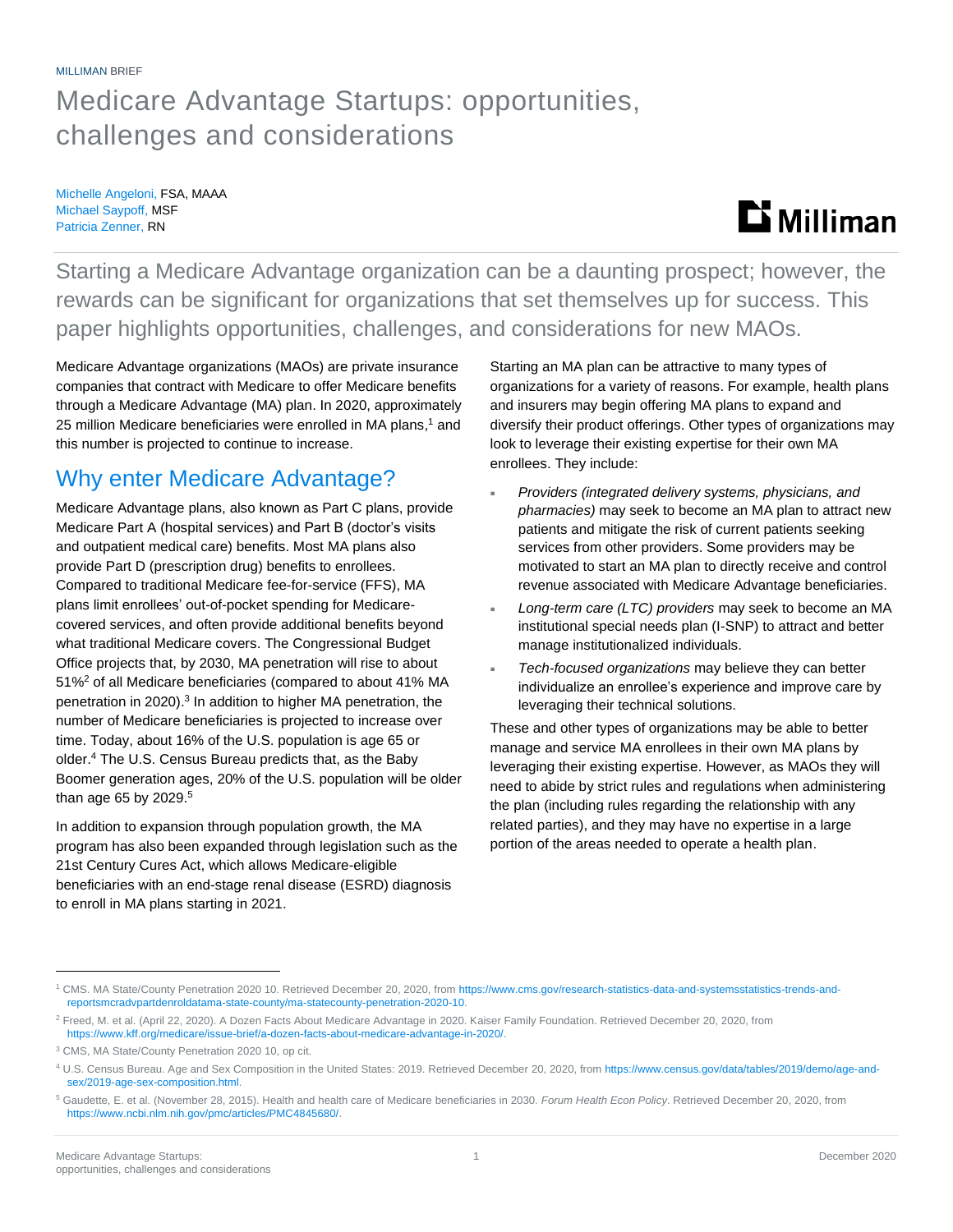### Types of Medicare Advantage plans

MAOs must determine the type of MA plan that aligns with their organization's objectives and best serves their target population.

#### **HEALTH MAINTENCE ORGANIZATION**

In 2020, approximately 70% of the MA plans offered were health maintenance organization (HMO) plans.<sup>6</sup> HMO plans typically have the most restrictive provider networks and offer only minimal out-of-network coverage as required (largely emergency care). On average, HMOs can be more affordable MA plans, and the more restrictive network can help manage healthcare costs. Some MAOs may offer an HMO with a point-of-service (POS) option. HMO-POS plans give enrollees additional network flexibility compared to an HMO, by allowing them to seek care outside of the contracted HMO network for certain situations or treatments. HMO-POS plans can have higher premiums relative to HMO plans, all else equal.<sup>7</sup>

### **LOCAL AND REGIONAL PREFERRED PROVIDER ORGANIZATIONS**

In 2020, MA preferred provider organizations (PPOs) make up about 29% of MA plans.<sup>8</sup> Regional PPOs (RPPOs) may cover statewide or multistate regions, whereas local PPOs (LPPOs) typically cover a subset of counties. LPPOs cover more members nationwide than RPPOs. PPOs provide more coverage for out-ofnetwork care compared to HMOs (although enrollees typically pay more for out-of-network services). On average, PPOs can have higher premiums relative to HMO plans, all else equal.<sup>9</sup>

#### **SPECIAL NEEDS PLANS**

Approximately 4 million beneficiaries were enrolled in special needs plans (SNPs) in 2020. SNPs may be PPOs or HMOs, but are typically HMO plans restricted to beneficiaries with certain chronic conditions (C-SNPs), beneficiaries who are institutionalized (I-SNPs), or beneficiaries who are dually eligible for Medicare and Medicaid (D-SNPs).<sup>10</sup> There are 15 SNP-specific chronic conditions currently approved by the Centers for Medicare and Medicaid Services (CMS).<sup>11</sup> The majority of C-SNPs are for enrollees with diabetes or cardiovascular disorders.<sup>12</sup> Approximately 87% of SNP enrollees are in D-SNPs.<sup>13</sup>

### Medicare Advantage dynamics

Risk scores, Part C rebates, and star ratings are key MA dynamics which directly impact the profitability and success of MA plans.

#### **RISK SCORES**

Payments made to MA plans are risk-adjusted based on enrollee health status. An MA plan's risk score is based on the demographics of its enrollees and the diagnoses submitted to CMS on claims and/or encounter records. An enrollee's risk score must be substantiated in medical record documentation.

#### **PART C REBATES**

In addition to a risk-adjusted base payment per enrollee, MA plans often receive what is known as a Part C "rebate" payment. MA plans use the Part C rebate dollars to enhance the value of benefits to plan enrollees beyond traditional Medicare. MA plans may reduce cost sharing on traditional Medicare benefits, reduce Part D cost sharing, offer non-Medicare-covered benefits, or offer lower premiums (including Part D, Part B, and/or MA premiums). Plans may also keep a portion of the Part C rebate dollars to cover administrative expenses and profits, subject to CMS requirements. MA plans that enhance the value of benefits can provide richer coverage for enrollees, which may attract more Medicare beneficiaries to the plan.

#### **STAR RATINGS**

CMS assigns a "star rating" to MA plans as a measure of Medicare beneficiaries' experience with their health plans and healthcare systems. An MA plan's star rating is derived from metrics mostly relating to preventive care, managing chronic conditions, enrollee experience, and customer service. Most of the metrics are associated with care delivery. MA plans can earn more Part C rebate dollars by achieving higher star ratings. Additionally, plans with higher star ratings are eligible for bonus payments. These bonuses are estimated to have exceeded \$6 billion in 2018 with an average per member per month (PMPM) payment of \$27.14

<sup>&</sup>lt;sup>6</sup> Friedman, J. et al. (February 2020). State of the 2020 Medicare Advantage Industry: As Strong as Ever. Milliman Research Report. Retrieved December 20, 2020, from [https://us.milliman.com/-/media/milliman/pdfs/articles/state\\_of\\_the\\_2020\\_medicare\\_advantage\\_industry.ashx.](https://us.milliman.com/-/media/milliman/pdfs/articles/state_of_the_2020_medicare_advantage_industry.ashx)

<sup>7</sup> Ibid.

<sup>8</sup> Ibid.

<sup>&</sup>lt;sup>9</sup> Ibid.

<sup>10</sup> CMS, Medicare Advantage/Part D Contract and Enrollment Data, op cit.

<sup>11</sup> CMS. Chronic Condition Special Needs Plans (C-SNPs). Retrieved December 20, 2020, fro[m https://www.cms.gov/Medicare/Health-Plans/SpecialNeedsPlans/C-SNPs.](https://www.cms.gov/Medicare/Health-Plans/SpecialNeedsPlans/C-SNPs)

<sup>12</sup> CMS. SNP Comprehensive Report 2020 04. Retrieved December 20, 2020, from [https://www.cms.gov/research-statistics-data-and-systemsstatistics-trends-and](https://www.cms.gov/research-statistics-data-and-systemsstatistics-trends-and-reportsmcradvpartdenroldataspecial-needs/snp-comprehensive-report-2020-04)[reportsmcradvpartdenroldataspecial-needs/snp-comprehensive-report-2020-04.](https://www.cms.gov/research-statistics-data-and-systemsstatistics-trends-and-reportsmcradvpartdenroldataspecial-needs/snp-comprehensive-report-2020-04)

<sup>13</sup> CMS, Medicare Advantage/Part D Contract and Enrollment Data, op cit.

<sup>14</sup> Neuman, P. & Jacobson, G.A. (November 29, 2018). Medicare Advantage Checkup. New England Journal of Medicine. Retrieved December 20, 2020, from [https://www.nejm.org/doi/pdf/10.1056/NEJMhpr1804089?articleTools=true](https://www.nejm.org/doi/pdf/10.1056/NEJMhpr1804089?articleTools=true%20) (registration required).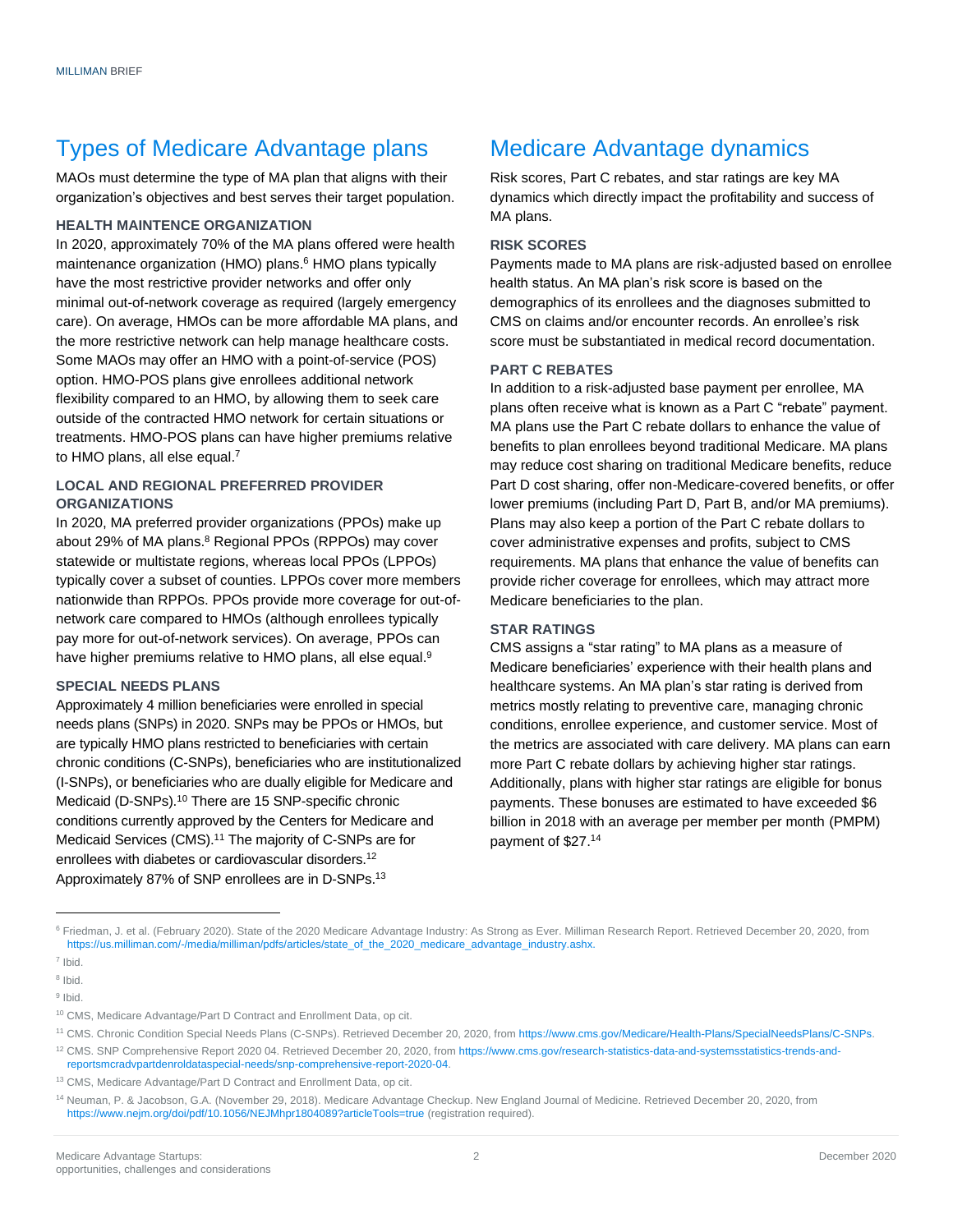### Key drivers of Medicare Advantage startup success

MAOs will need to understand and implement best practices to meet quality metric goals, achieve accurate risk score coding and medical record documentation, establish effective claim cost management, and meet target enrollment goals from the beginning of plan operation.

#### **CLAIM COST MANAGEMENT**

Claim cost management is a key lever that new MAOs can use to affect profitability in the first year of operation and thereafter. Care management programs help lower medical costs by requiring prior authorization for select services and facilitating healthcare management and planning. These programs also help to ensure enrollees are receiving appropriate care and may contribute to higher star ratings. The mechanisms put in place to help manage costs and care should complement provider-based programs and reimbursement arrangements and include integrated strategies that span the continuum from preventive care through end-of-life care.

#### **RISK ADJUSTMENT PROGRAMS**

Even though a new plan's risk score coding activities will not affect revenue until the following year, MAOs should implement a risk adjustment management plan upon startup to evaluate, promote, and ensure that documentation and coding provide a risk score that reflects the enrolled population. Risk adjustment data maintenance is also important as MAOs can be subject to Risk Adjustment Data Validation (RADV) audits.

#### **OPTIMIZED STAR RATINGS**

The Medicare star rating can provide a significant source of MAO revenue with a 5% bonus typically provided to plans meeting the threshold of 4.0 stars out of 5. Higher Part C rebates are earned by plans with higher star ratings. For a new MAO's first three years of operation, it receives a 3.5 star rating and a 3.5% revenue bonus. MAOs are generally eligible to receive their own star ratings beginning in the fourth year of operation, subject to enrollment and measurement requirements. Because the star rating is based on historical data, it is essential for new plans to start a star improvement program in the first year of operation.<sup>15</sup>

#### **ALIGNED INCENTIVES WITH PROVIDERS**

Successful MA plans manage healthcare costs and utilization, obtain high star ratings based on quality metrics, and obtain correct risk scores based on accurate and complete documentation and coding by their provider networks. These key competencies are driven primarily by the MA plan's provider network. Therefore, MA startups that partner with medical groups may be able to achieve higher star ratings, more effectively manage utilization, and achieve risk scores that more closely aligns with required revenue. Once established, MA plans may consider implementing risk-sharing arrangements to more effectively align incentives with providers.

#### **ENROLLMENT AND ENROLLMENT GROWTH**

New MAOs must develop achievable enrollment projections to support their feasibility studies, bids, vendor contracting, and operational planning. In early years, sufficient enrollment is key to cover the large initial fixed expenses and capital required to start an MA plan (especially for organizations that have no other lines of business with which to share these costs). The plan's enrollment growth is a key factor to achieving profitability in a reasonable period of time.

### Applications and other approvals

MAOs must submit various applications and other information to CMS to procure a CMS contract and offer MA benefits to beneficiaries.

#### **APPLICATIONS**

The CMS MA application process is relatively consistent year over year, but can be very challenging to new MA entrants. For the 2022 contract year, plans newly entering the Medicare market are required to submit a nonbinding Notice of Intent to Apply by January 22, 2021, and Medicare applications are due to CMS by February 10, 2021. The Part C Medicare application contains attestations to verify the MAO is operationally prepared to meet CMS regulatory requirements. Applications also require plans to designate the counties they will serve as part of the MAO's service area (which must ultimately meet CMS's provider network adequacy requirements) and to identify any operations delegated to first-tier, downstream, or related entities (FDRs). Applicants submit evidence that the MAO is licensed under state law and in good standing with the state at the time of application.<sup>16</sup>

<sup>15</sup> Backes, K. et al. (February 2018). Medicare Advantage Star Ratings: Expectations for New Organizations. Milliman Research Report. Retrieved December 20, 2020, from [https://au.milliman.com/-/media/milliman/importedfiles/uploadedfiles/insight/2018/medicare-advantage-star-ratings.ashx.](https://au.milliman.com/-/media/milliman/importedfiles/uploadedfiles/insight/2018/medicare-advantage-star-ratings.ashx)

<sup>16</sup> CMS 2021 Part C Application. Retrieved December 20, 2020, fro[m https://www.cms.gov/files/document/cy-2021-medicare-part-c-application.pdf.](https://www.cms.gov/files/document/cy-2021-medicare-part-c-application.pdf)